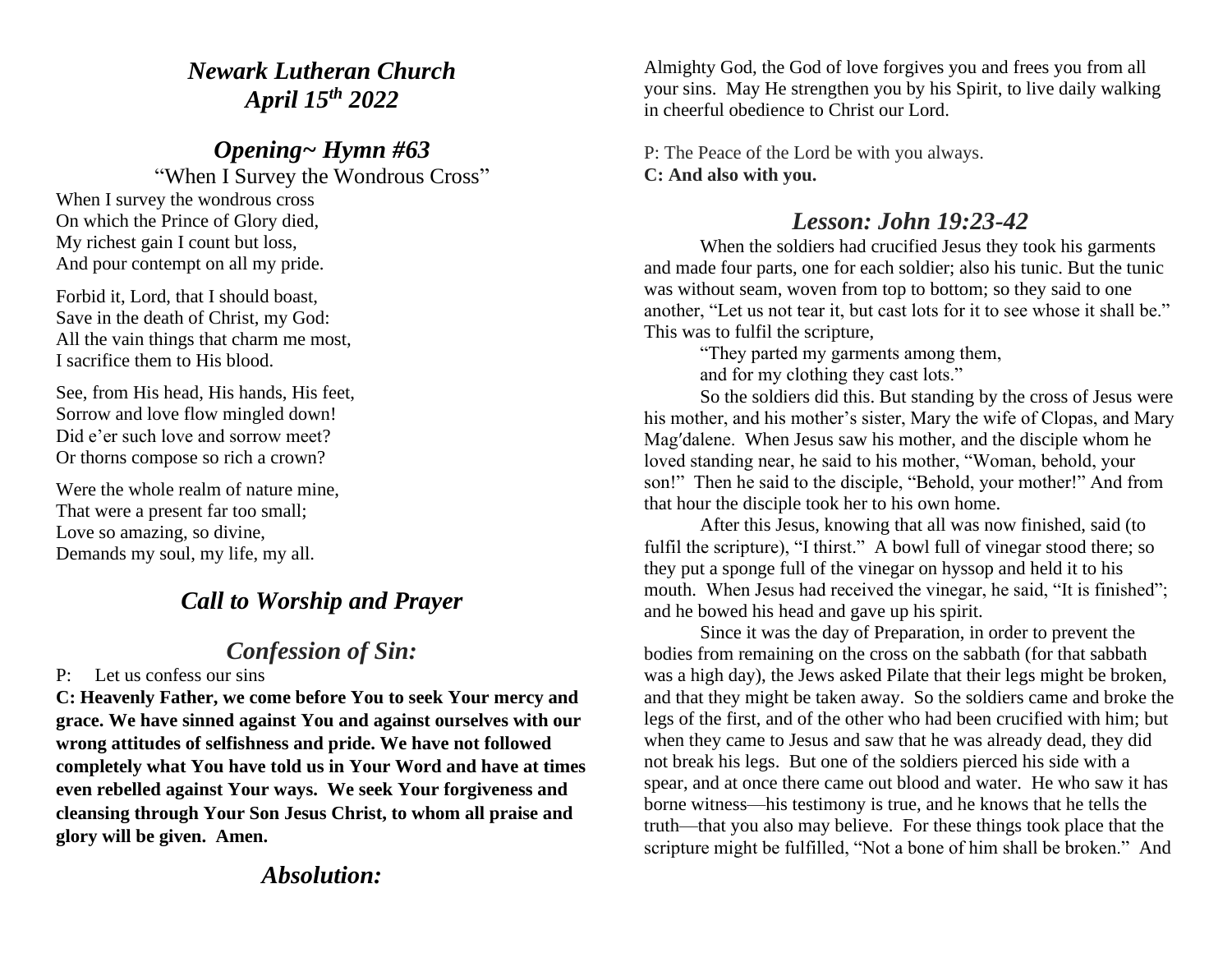again another scripture says, "They shall look on him whom they have pierced."

After this Joseph of Arimathe′a, who was a disciple of Jesus, but secretly, for fear of the Jews, asked Pilate that he might take away the body of Jesus, and Pilate gave him leave. So he came and took away his body. Nicode′mus also, who had at first come to him by night, came bringing a mixture of myrrh and aloes, about a hundred pounds' weight. They took the body of Jesus, and bound it in linen cloths with the spices, as is the burial custom of the Jews. Now in the place where he was crucified there was a garden, and in the garden a new tomb where no one had ever been laid. So because of the Jewish day of Preparation, as the tomb was close at hand, they laid Jesus there.

*This is the Word of the Lord ~Thanks Be To God!*

### *Apostles Creed:*

I believe in God, the Father Almighty, Maker of heaven and earth. And in Jesus Christ, His only Son, our Lord; Who was conceived by the Holy Spirit, born of the virgin Mary; suffered under Pontius Pilate, was crucified, dead, and buried; He descended into Hell; The third day He rose again from the dead; He ascended into heaven, and is seated on the right hand of God the Father Almighty; From where He shall come to judge the living and the dead.

I believe in the Holy Spirit, the Holy Christian Church, the Communion of Saints, the forgiveness of sins, the resurrection of the body, and the life everlasting. Amen.

# *Pulpit*

#### *"I Come to the Cross"*

I come to the cross seeking mercy and grace, I come to the cross where You died in my place. Out of my weakness and into Your strength, Humbly, I come to the cross. Your arms are open, You call me by name, You welcome the child that was lost. You paid the price for my guilt and my shame,

Jesus, I come, Jesus I come, Jesus, I come to the cross

#### *Message: Pastor Jon Benson "The Last Word"*

#### *Lord's Prayer & Benediction*

## *Closing~ Praise Chorus #22*

"The Power of the Cross" Oh, to see the dawn of the darkest day; Christ on the road to Calvary. Tried by sinful men, torn and beaten, then Nailed to a cross of wood.

#### **This the power of the cross: Christ became sin for us. Took the blame, bore the wrath; We stand forgiven at the cross.**

Oh, to see the pain written on Your face, Bearing the awesome weight of sin. Every bitter thought, Every evil deed crowning Your bloodstained brow.

**This the power of the cross: Christ became sin for us. Took the blame, bore the wrath; We stand forgiven at the cross.**

Now the daylight flees; Now the ground beneath Quakes as its Maker bows His head. Curtain torn in two, dead are raised to life- "Finished!" the victory cry.

**This the power of the cross: Christ became sin for us. Took the blame, bore the wrath; We stand forgiven at the cross.**